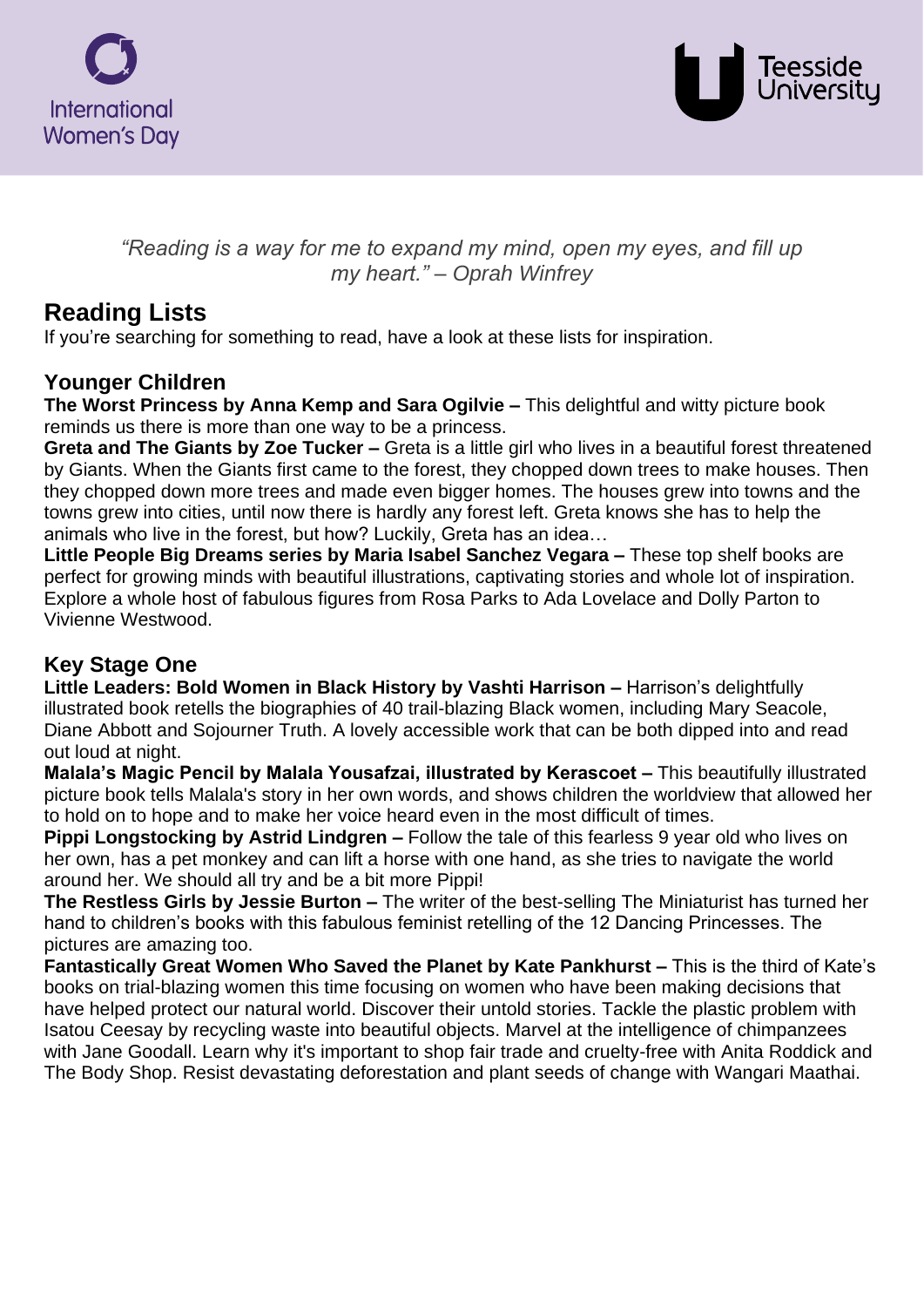



#### **Key Stage Two**

**Counting on Katherine: How Katherine Johnson Put Astronauts on The Moon by Helaine Becker –** Follow this true inspirational story of NASA Scientist Katherine Johnson of how she helped put astronauts on the moon during the Apollo 11 mission and helped them return safely during Apollo 13 when they were in critical danger.

**Good Night Stories for Rebel Girls 1 and 2 by Elena Favelli and Francesca Cavallo –** The original potted biography sensation, Favelli and Cavallo's book, which covers everyone from Ada Lovelace to Zaha Hadid, remains the perfect bedtime read for girls and boys everywhere. The second collection published last year, includes Angela Merkel, pirate queen Anne Bonny and Iranian mathematician Maryam Mirzakhani.

**Vote for Effie by Laura Woods –** Effie Kostas is smart, opinionated and determined to change the world – even if it means taking on the smug Aaron Davis when she's the new girl at school. Wood's versatile latest novel is a laugh-out-loud account of Effie's attempts to become Student Council President, which also serves as a passionate rallying cry for a switched-on generation. Great read for year 6 pupils!

**The Making of Mollie** and **Mollie on the March, both by Anna Carey –** Anna Carey brings the not so distant past to life as we follow young Dubliner Mollie Carberry as she joins the battle for women's suffrage in Ireland.

**Women in Art: 50 Fearless Creatives Who Inspired the World by Rachel Ignotofsky –** Women in Art is an empowering and inspirational celebration of some of the most iconic and fearless women who paved the way for the next generation of artists.

**BLOOM: The Surprising Seeds of Sorrel Fallowfield by Nicola Skinner –** A beautifully written, incredibly original and wickedly funny novel for readers of 10 and older - BLOOM is for everyone who has ever felt like they didn't fit in, and for anyone who has ever wanted a little more colour and wildness in their lives...

## **Secondary School**

**Diary of a Confused Feminist by Kate Weston –** Bold, authentic and laugh-out-loud funny, Kat's diary fearlessly navigates mooncups, mental health and #TimesUp - perfect for fans of Geek Girl and Juno Dawson.

**Toffee by Sarah Crosson –** When Allison runs away from home she doesn't expect to be taken in by Marla, an elderly woman with dementia, who mistakes her for an old friend called Toffee. Allison is used to hiding who she really is, and trying to be what other people want her to be. And so, Toffee is who she becomes. But as her bond with Marla grows, Allison begins to ask herself -where is home? What is a family? And most importantly, who am I, really?

**The Burning by Laura Bates –** The first novel from the founder of the Everyday Sexism campaign tells the story of teenager Anna, who moves with her mother to a remote part of Scotland in an attempt to escape her past. From that starting point, Bates tackles everything used to shame young women in this well-told story, which looks back to historical witch hunts to draw pertinent parallels with today's world.

**Feminists Don't Wear Pink and Other Lies –** The perfect introduction for any teenager wanting to engage with feminism, this sparky collection features essays from 52 women, including Emma Watson, Saoirse Ronan and Jameela Jamil, explaining what the F-word means to them.

**Gloves Off by Louisa Reid –** A page-turning and immersive YA novel in verse, telling the story of Lily who is mercilessly bullied at school and who turns to boxing in an attempt to fight back; a story of hope and resilience breaking through even the most difficult situations.